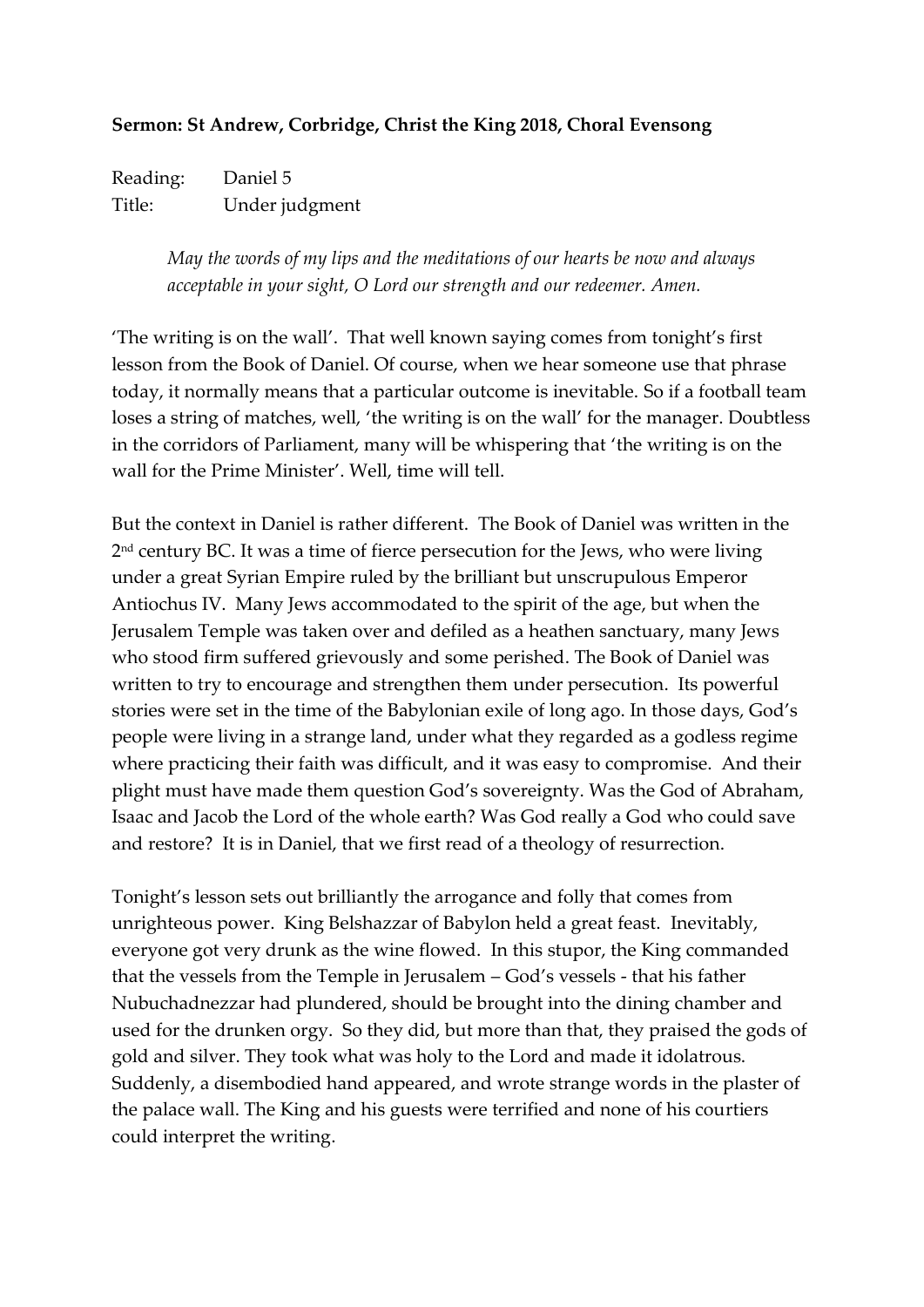But there was a Jew named Daniel which means 'God judges' who had a spirit of interpretation and wisdom. Daniel interpreted the writing:

- Mene God has numbered your days and brought your kingdom to an end
- Tekel you have been weighed in the balance and found wanting
- Parsin your kingdom will be divided and given to others.

And that very night King Belteshazzar was killed. Yes, the writing was on the wall.

Sometimes in the Church, we shy away from the notion of judgment. We want to stress that God is love and goodness, compassionate and forbearing. And of course God is all those things. But our God is also the God of holiness, truth and justice. And many rulers and political systems, rather than seeking to rule by reflecting the righteousness of God, choose the ways of violence, oppression, tyranny, corruption and self-idolatry. And like the Jews under Antiochus or Belshazzar, many human lives have suffered the most godless and hideous cruelty and many have been grievously taken away. And for that fact alone, we need a grasp of God's judgment.

In the Psalms, the promise that God is coming to judge the world is met with joy:

*Let the heavens rejoice and let the earth be glad; let the sea roar and all that fills it; let the hills be joyful and all that is in them, and let all the trees of the forest shout for joy.*

Why? Because the Lord is coming to judge the earth. And the Psalm concludes, 'he will judge the world with righteousness and the people with his truth'. God's coming as judge is joyful because his judgment will put things right, exposing evil and tyranny and remaking lives taken away; administering right judgment to the wicked, and restoring those denied justice; exposing lies and establishing truth. The coming of the Kingdom will be a cosmic reversal, because God's judgment is just.

You see for all the perpetrators of evil throughout human history, 'the writing is still on the wall'.

For God's judgment brings in a Kingdom where peace and justice will reign, and that is what our Advent hope proclaims, for that Kingdom has already dawned in the coming of Jesus – who in his own body judged the evil and tyranny that took him to the cross, and bore in his own body the sins of the race of Adam.